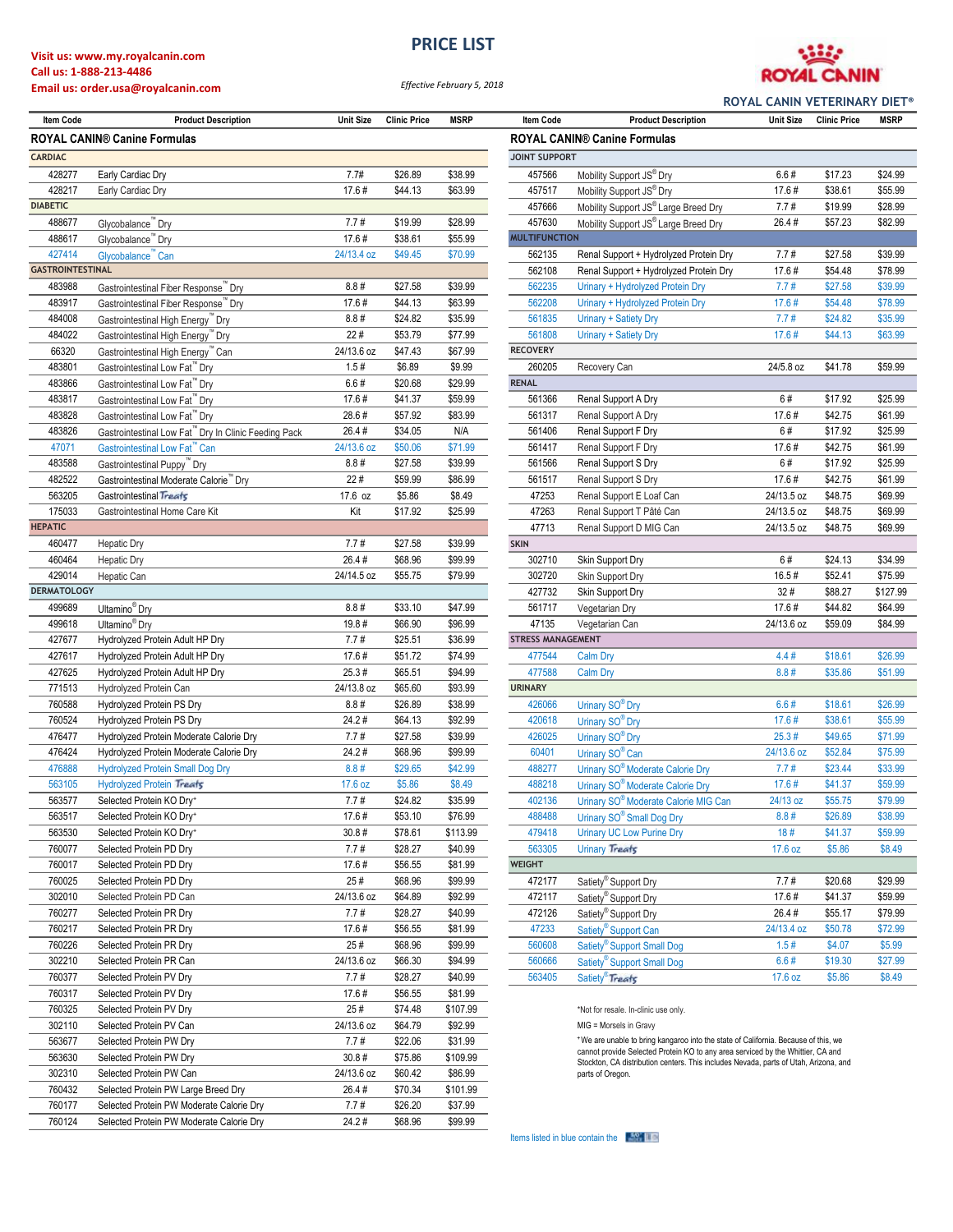# **Visit us: www.my.royalcanin.com Call us: 1-888-213-4486**

**PRICE LIST**



**Email us: order.usa@royalcanin.com**

*Effective February 5, 2018*

|                                     |                            |                  |                     | <b>ROYAL CANIN VETERINARY DIET<sup>®</sup></b> |           |                            |                  |                     |             |
|-------------------------------------|----------------------------|------------------|---------------------|------------------------------------------------|-----------|----------------------------|------------------|---------------------|-------------|
| <b>Item Code</b>                    | <b>Product Description</b> | <b>Unit Size</b> | <b>Clinic Price</b> | <b>MSRP</b>                                    | Item Code | <b>Product Description</b> | <b>Unit Size</b> | <b>Clinic Price</b> | <b>MSRP</b> |
| <b>ROYAL CANIN® Canine Formulas</b> |                            |                  |                     |                                                |           |                            |                  |                     |             |

| <b>WEIGHT CONTROL</b> |                                     |            |         |          |
|-----------------------|-------------------------------------|------------|---------|----------|
| 482835                | <b>Weight Control Dry</b>           | 7.7#       | \$21.37 | \$30.99  |
| 482880                | <b>Weight Control Dry</b>           | 17.6#      | \$34.48 | \$49.99  |
| 482911                | Weight Control Large Dog Dry        | 24.2#      | \$48.61 | \$70.49  |
| 482740                | <b>Weight Control Small Dog Dry</b> | 7.7#       | \$22.75 | \$32.99  |
| 440400                | Weight Control Can                  | 24/13.6 oz | \$40.72 | \$58.49  |
| <b>DENTAL</b>         |                                     |            |         |          |
| 498340                | Dental Dry                          | 7.7#       | \$20.68 | \$29.99  |
| 498308                | Dental Dry                          | 17.6#      | \$41.37 | \$59.99  |
| 498404                | <b>Dental Small Dog Dry</b>         | 8.8#       | \$23.44 | \$33.99  |
| <b>MATURITY</b>       |                                     |            |         |          |
| 496204                | Mature Consult Dry                  | 8.8#       | \$24.82 | \$35.99  |
| 496209                | Mature Consult Dry                  | 19.8#      | \$38.61 | \$55.99  |
| 496135                | <b>Mature Consult Small Dog Dry</b> | 7.7#       | \$24.13 | \$34.99  |
| 440200                | <b>Mature Consult Can</b>           | 24/13.6 oz | \$43.87 | \$62.99  |
| <b>TREATS</b>         |                                     |            |         |          |
| 748005                | Original Treats                     | 17.6#      | \$5.51  | \$7.99   |
| MISC.                 |                                     |            |         |          |
| 111113                | Genetic Health Analysis             |            | \$96.00 | \$139.00 |

**Items listed in blue contain the**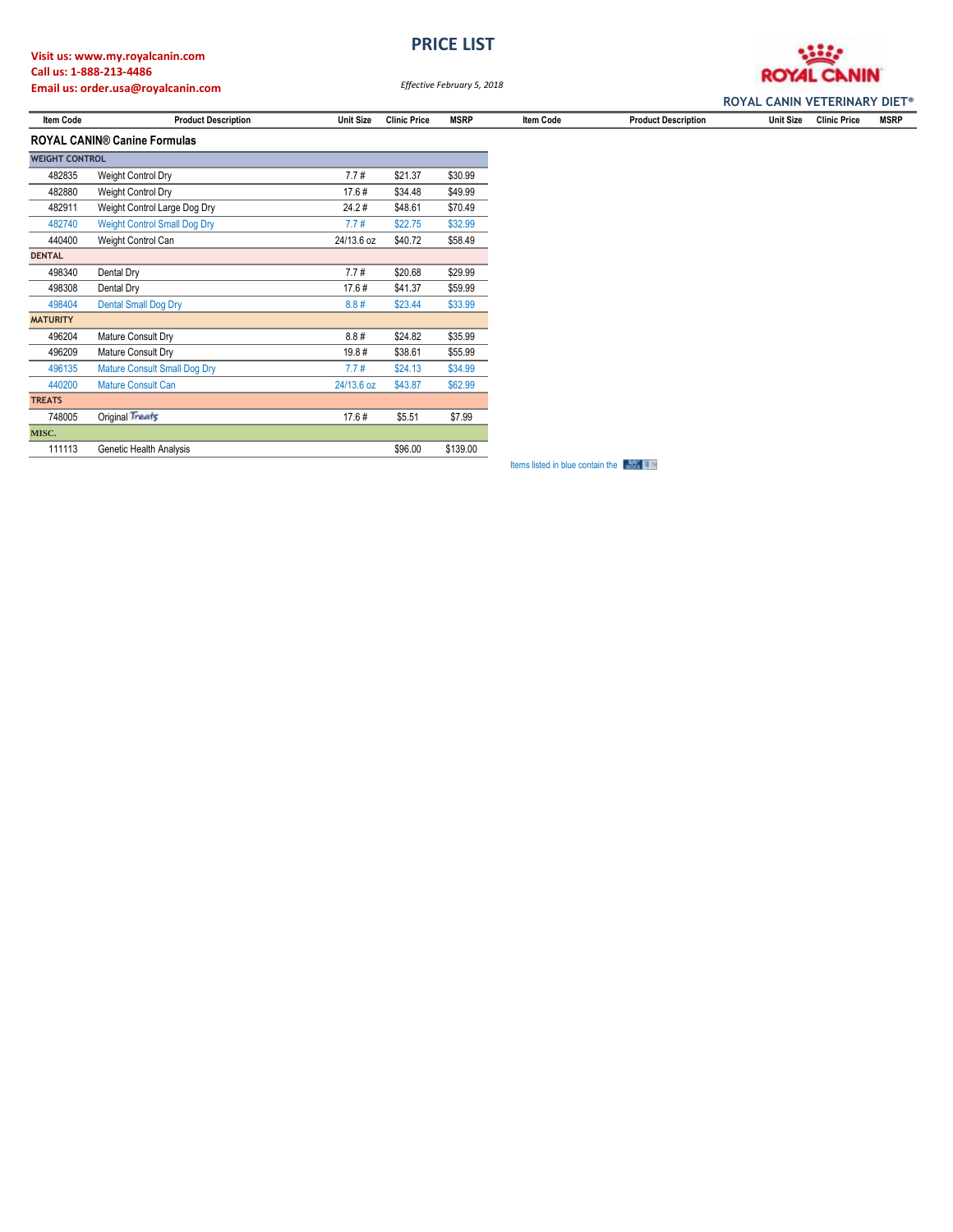## **Visit us: www.my.royalcanin.com Call us: 1-888-213-4486**

## **Email us: order.usa@royalcanin.com**

**PRICE LIST**



*Effective February 5, 2018*

| <b>Item Code</b>                    | <b>Product Description</b>                 | <b>Unit Size</b> | <b>Clinic Price</b> | <b>MSRP</b> | <b>Item Code</b>         | <b>Product Description</b>                       | <b>Unit Size</b> | <b>Clinic Price</b> | <b>MSRP</b> |
|-------------------------------------|--------------------------------------------|------------------|---------------------|-------------|--------------------------|--------------------------------------------------|------------------|---------------------|-------------|
| <b>ROYAL CANIN® Feline Formulas</b> |                                            |                  |                     |             |                          | <b>ROYAL CANIN® Feline Formulas</b>              |                  |                     |             |
| <b>DIABETIC</b>                     |                                            |                  |                     |             | <b>RECOVERY</b>          |                                                  |                  |                     |             |
| 488844                              | Glycobalance™ Dry                          | 4.4#             | \$18.61             | \$26.99     | 260205                   | Recovery Can                                     | 24/5.8 oz        | \$41.78             | \$59.99     |
| 429203                              | Glycobalance™ MIG Can                      | 24/3 oz          | \$23.76             | \$33.99     | <b>RENAL</b>             |                                                  |                  |                     |             |
| <b>GASTROINTESTINAL</b>             |                                            |                  |                     |             | 583502                   | Renal Support A Dry                              | 12 oz            | \$3.44              | \$4.99      |
| 484288                              | Gastrointestinal Fiber Response™ Dry       | 8.8#             | \$33.10             | \$47.99     | 583533                   | Renal Support A Dry                              | 3#               | \$13.10             | \$18.99     |
| 484088                              | Gastrointestinal High Energy™ Dry          | 8.8#             | \$31.72             | \$45.99     | 583566                   | Renal Support A Dry                              | 6.6#             | \$24.13             | \$34.99     |
| 66205                               | Gastrointestinal High Energy™ Can          | 24/5.8 oz        | \$33.33             | \$47.99     | 583012                   | Renal Support F Dry                              | 12 oz            | \$3.44              | \$4.99      |
| 484188                              | Gastrointestinal Moderate Calorie™ Dry     | 7.7#             | \$29.99             | \$43.49     | 583003                   | Renal Support F Dry                              | 3#               | \$13.10             | \$18.99     |
| 664003                              | Gastrointestinal Moderate Calorie™ MIG Can | 24/3 oz          | \$25.74             | \$36.99     | 583066                   | Renal Support F Dry                              | 6.6#             | \$24.13             | \$34.99     |
| 584902                              | Gastrointestinal Treats                    | 7.7 oz           | \$3.79              | \$5.49      | 582602                   | Renal Support S Dry                              | 12 oz            | \$3.44              | \$4.99      |
| <b>DERMATOLOGY</b>                  |                                            |                  |                     |             | 582633                   | Renal Support S Dry                              | 3#               | \$13.10             | \$18.99     |
| 584425                              | Ultamino <sup>®</sup> Dry                  | 5.5#             | \$33.10             | \$47.99     | 582666                   | Renal Support S Dry                              | 6.6#             | \$24.13             | \$34.99     |
| 427812                              | <b>Hydrolyzed Protein Adult HP</b>         | 12 oz            | \$3.44              | \$4.99      | 44655                    | Renal Support D MIG Can                          | 24/3 oz          | \$25.74             | \$36.99     |
| 427877                              | <b>Hydrolyzed Protein Adult HP</b>         | 7.7#             | \$38.61             | \$55.99     | 44675                    | Renal Support T SIG Can                          | 24/3 oz          | \$25.74             | \$36.99     |
| 427817                              | <b>Hydrolyzed Protein Adult HP</b>         | 17.6#            | \$80.68             | \$116.99    | 44185                    | Renal Support E Pâté Can                         | 24/5.8 oz        | \$35.48             | \$50.99     |
| 584802                              | <b>Hydrolyzed Protein Treats</b>           | 7.7 oz           | \$3.79              | \$5.49      | 174992                   | Renal Support Starter Kit                        | Kit              | \$6.89              | \$9.99      |
| 762088                              | Selected Protein PD Dry                    | 8.8#             | \$44.13             | \$63.99     | <b>STRESS MANAGEMENT</b> |                                                  |                  |                     |             |
| 762017                              | Selected Protein PD Dry                    | 17.6#            | \$81.37             | \$117.99    | 477644                   | Calm Dry                                         | 4.4#             | \$19.99             | \$28.99     |
| 302810                              | Selected Protein PD Can                    | 24/5.9 oz        | \$48.77             | \$69.99     | 477688                   | Calm Dry                                         | 8.8#             | \$37.92             | \$54.99     |
| 762188                              | Selected Protein PR Dry                    | 8.8#             | \$44.13             | \$63.99     | <b>URINARY</b>           |                                                  |                  |                     |             |
| 303110                              | Selected Protein PR Can                    | 24/5.9 oz        | \$48.77             | \$69.99     | 470777                   | Urinary SO® Dry                                  | 7.7#             | \$26.89             | \$38.99     |
| 762288                              | Selected Protein PV Dry                    | 8.8#             | \$46.89             | \$67.99     | 470718                   | Urinary SO <sup>®</sup> Dry                      | 17.6#            | \$47.58             | \$68.99     |
| 302910                              | Selected Protein PV Can                    | 24/5.6 oz        | \$48.77             | \$69.99     | 60434                    | Urinary SO <sup>®</sup> MIG Can                  | 24/3 oz          | \$23.76             | \$33.99     |
| <b>MULTIFUNCTION</b>                |                                            |                  |                     |             | 470758                   | Urinary SO <sup>®</sup> Can                      | 24/5.8 oz        | \$32.72             | \$46.99     |
| 583712                              | Renal Support + Hydrolyzed Protein Dry     | 12 oz            | \$4.13              | \$5.99      | 484333                   | Urinary SO <sup>®</sup> Moderate Calorie Dry     | 3.3#             | \$15.16             | \$21.99     |
| 583703                              | Renal Support + Hydrolyzed Protein Dry     | 6.6#             | \$35.17             | \$50.99     | 484366                   | Urinary SO <sup>®</sup> Moderate Calorie Dry     | 6.6#             | \$26.89             | \$38.99     |
| 584012                              | Urinary + Calm Dry                         | 12 oz            | \$4.13              | \$5.99      | 484317                   | Urinary SO <sup>®</sup> Moderate Calorie Dry     | 17.6#            | \$48.27             | \$69.99     |
| 584003                              | Urinary + Calm Dry                         | 6.6#             | \$28.96             | \$41.99     | 402903                   | Urinary SO <sup>®</sup> Moderate Calorie MIG Can | 24/3 oz          | \$25.74             | \$36.99     |
| 584008                              | Urinary + Calm Dry                         | 17.6#            | \$57.92             | \$83.99     | 560808                   | Urinary SO <sup>®</sup> Olfactory Dry            | 12 oz            | \$3.44              | \$4.99      |
| 44685                               | Urinary + Calm MIG Can                     | 24/3 oz          | \$26.42             | \$37.99     | 560877                   | Urinary SO <sup>®</sup> Olfactory Dry            | 7.7#             | \$30.34             | \$43.99     |
| 583812                              | Urinary + Hydrolyzed Protein Dry           | 12 oz            | \$4.13              | \$5.99      | 585002                   | <b>Urinary Treats</b>                            | 7.7 oz           | \$3.79              | \$5.49      |
| 583803                              | Urinary + Hydrolyzed Protein Dry           | 6.6#             | \$35.17             | \$50.99     | <b>WEIGHT</b>            |                                                  |                  |                     |             |
| 583808                              | Urinary + Hydrolyzed Protein Dry           | 17.6#            | \$86.89             | \$125.99    | 428166                   | Calorie Control Dry                              | 6.6#             | \$23.44             | \$33.99     |
| 583612                              | Urinary + Satiety Dry                      | 12 oz            | \$4.13              | \$5.99      | 428115                   | Calorie Control Dry                              | 15.4#            | \$44.13             | \$63.99     |
| 583603                              | Urinary + Satiety Dry                      | 6.6#             | \$27.58             | \$39.99     | 60433                    | <b>Calorie Control MIG Can</b>                   | 24/3 oz          | \$23.03             | \$33.99     |
| 583608                              | Urinary + Satiety Dry                      | 17.6#            | \$54.48             | \$78.99     | 428158                   | <b>Calorie Control Can</b>                       | 24/5.8 oz        | \$30.06             | \$42.99     |
|                                     |                                            |                  |                     |             |                          |                                                  |                  |                     | $\cdots$    |

|                          | <b>ROYAL CANIN® Feline Formulas</b>              |           |         |         |
|--------------------------|--------------------------------------------------|-----------|---------|---------|
| <b>RECOVERY</b>          |                                                  |           |         |         |
| 260205                   | Recovery Can                                     | 24/5.8 oz | \$41.78 | \$59.99 |
| <b>RENAL</b>             |                                                  |           |         |         |
| 583502                   | Renal Support A Dry                              | 12 oz     | \$3.44  | \$4.99  |
| 583533                   | Renal Support A Dry                              | 3#        | \$13.10 | \$18.99 |
| 583566                   | Renal Support A Dry                              | 6.6#      | \$24.13 | \$34.99 |
| 583012                   | Renal Support F Dry                              | 12 oz     | \$3.44  | \$4.99  |
| 583003                   | Renal Support F Dry                              | 3#        | \$13.10 | \$18.99 |
| 583066                   | Renal Support F Dry                              | 6.6#      | \$24.13 | \$34.99 |
| 582602                   | Renal Support S Dry                              | 12 oz     | \$3.44  | \$4.99  |
| 582633                   | Renal Support S Dry                              | 3#        | \$13.10 | \$18.99 |
| 582666                   | Renal Support S Dry                              | 6.6#      | \$24.13 | \$34.99 |
| 44655                    | Renal Support D MIG Can                          | 24/3 oz   | \$25.74 | \$36.99 |
| 44675                    | Renal Support T SIG Can                          | 24/3 oz   | \$25.74 | \$36.99 |
| 44185                    | Renal Support E Pâté Can                         | 24/5.8 oz | \$35.48 | \$50.99 |
| 174992                   | Renal Support Starter Kit                        | Kit       | \$6.89  | \$9.99  |
| <b>STRESS MANAGEMENT</b> |                                                  |           |         |         |
| 477644                   | Calm Dry                                         | 4.4#      | \$19.99 | \$28.99 |
| 477688                   | <b>Calm Dry</b>                                  | 8.8#      | \$37.92 | \$54.99 |
| <b>URINARY</b>           |                                                  |           |         |         |
| 470777                   | Urinary SO® Dry                                  | 7.7#      | \$26.89 | \$38.99 |
| 470718                   | Urinary SO® Dry                                  | 17.6#     | \$47.58 | \$68.99 |
| 60434                    | Urinary SO <sup>®</sup> MIG Can                  | 24/3 oz   | \$23.76 | \$33.99 |
| 470758                   | Urinary SO <sup>®</sup> Can                      | 24/5.8 oz | \$32.72 | \$46.99 |
| 484333                   | Urinary SO <sup>®</sup> Moderate Calorie Dry     | 3.3#      | \$15.16 | \$21.99 |
| 484366                   | Urinary SO <sup>®</sup> Moderate Calorie Dry     | 6.6#      | \$26.89 | \$38.99 |
| 484317                   | Urinary SO <sup>®</sup> Moderate Calorie Dry     | 17.6#     | \$48.27 | \$69.99 |
| 402903                   | Urinary SO <sup>®</sup> Moderate Calorie MIG Can | 24/3 oz   | \$25.74 | \$36.99 |
| 560808                   | Urinary SO® Olfactory Dry                        | 12 oz     | \$3.44  | \$4.99  |
| 560877                   | Urinary SO® Olfactory Dry                        | 7.7#      | \$30.34 | \$43.99 |
| 585002                   | <b>Urinary Treats</b>                            | 7.7 oz    | \$3.79  | \$5.49  |
| <b>WEIGHT</b>            |                                                  |           |         |         |
| 428166                   | Calorie Control Dry                              | 6.6#      | \$23.44 | \$33.99 |
| 428115                   | Calorie Control Dry                              | 15.4#     | \$44.13 | \$63.99 |
| 60433                    | <b>Calorie Control MIG Can</b>                   | 24/3 oz   | \$23.03 | \$33.99 |
| 428158                   | <b>Calorie Control Can</b>                       | 24/5.8 oz | \$30.06 | \$42.99 |
| 164080                   | Calorie Control CC™ High Fiber Can               | 24/6 oz   | \$30.06 | \$42.99 |
| 471412                   | Satiety <sup>®</sup> Support Dry                 | 12 oz     | \$3.44  | \$4.99  |
| 471477                   | Satiety <sup>®</sup> Support Dry                 | 7.7#      | \$27.58 | \$39.99 |
| 471418                   | Satiety <sup>®</sup> Support Dry                 | 18.7#     | \$55.17 | \$79.99 |
| 585102                   | Satiety <sup>®</sup> Treats                      | 7.7 oz    | \$3.79  | \$5.49  |

MIG = Morsels in Gravy

SIG = Slices in Gravy

Items listed in blue contain the